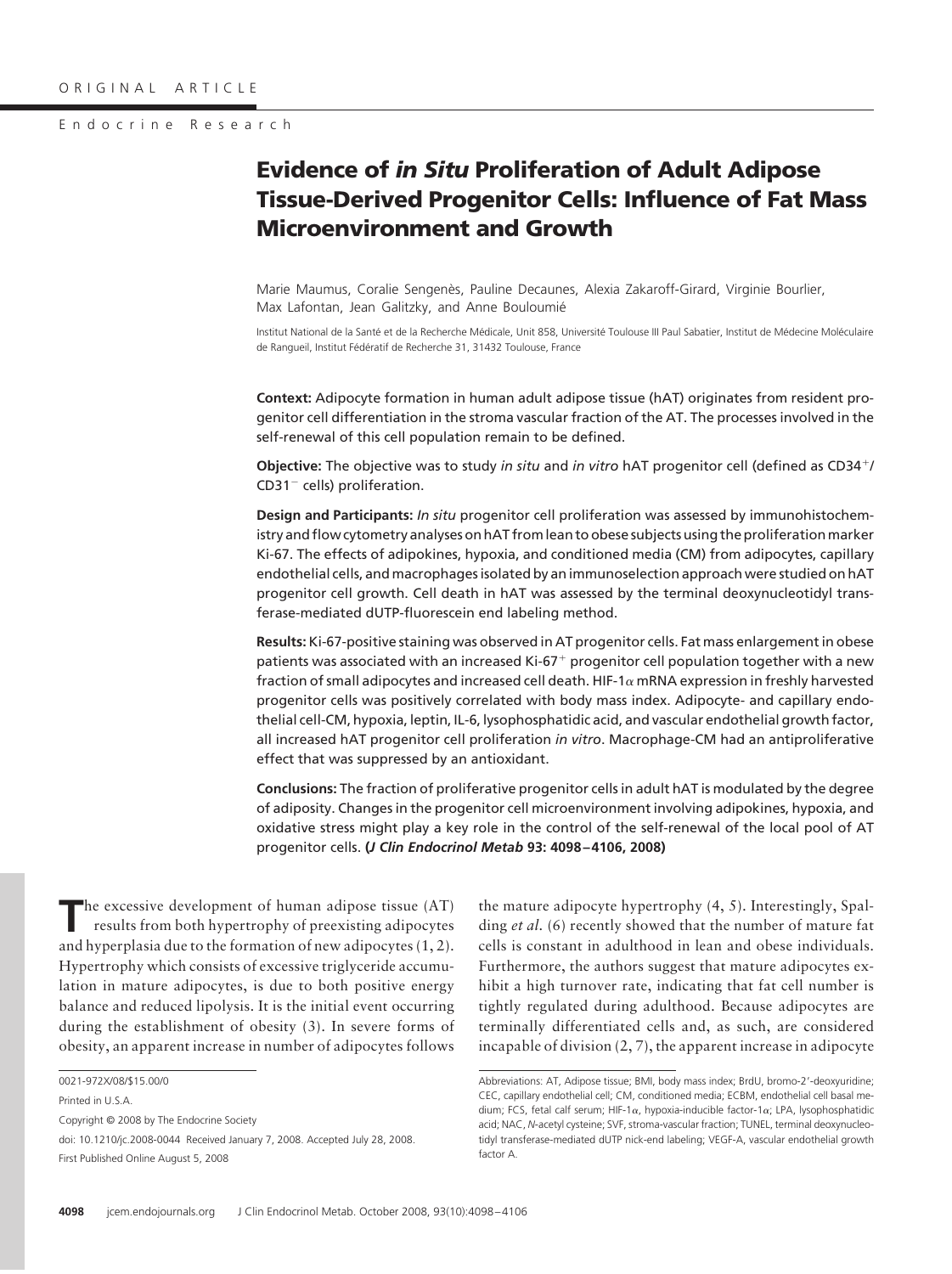number is thought to originate from adipogenesis, the proliferation/differentiation of adipocyte progenitor cells (preadipocytes). Adipogenesis has been extensively studied *in vitro* on several cell models such as established murine preadipocyte cell lines and primary cultures of stroma-vascular fraction (SVF) cells in adipogenic culture conditions (8, 9). It was reported in mice that adipocytes may derive from circulating bone marrow cells (10), whereas a recent study found the opposite and suggests that bone-marrow-derived cells do not contribute in any way to AT development (11). Whatever the final issue of this debated question in rodents, clinical studies are requested to investigate adipogenesis in human AT. The exact nature of human preadipocytes still remains elusive. Because of the difficulty in studying cell turnover in humans, few data are available concerning human adipocyte precursor renewal within AT, although such a process is necessary to maintain a pool of preadipocytes to be recruited during AT enlargement. Our previous studies showed that human preadipocytes are present in the AT-derived SVF. Using a combination of cell surface markers, CD34 (mucosialin) expressed on hematopoietic stem cells and capillary endothelial cells (CECs), CD31 (platelet endothelial cell adhesion molecule-1), expressed on leukocytes and endothelial cells and CD14 (lipopolysaccharide receptor), expressed on myeloid cells, the main cell types composing the AT-SVF were defined as AT CECs (CD34<sup>+</sup>/CD31<sup>+</sup>), AT macrophages (CD34<sup>-</sup>/ CD14<sup>+</sup>), and AT progenitor cells (CD34<sup>+</sup>/CD31<sup>-</sup>) (12). The CD34<sup>+</sup>/CD31<sup>-</sup> cell fraction was the only one, among the SVFderived cells, to differentiate into adipocytes (13). Additionally, the CD34<sup>+</sup>/CD31<sup>-</sup> cells exhibited angiogenic potential (14) and were therefore defined as progenitor cells.

The present study was undertaken to evaluate the *in situ* proliferative status of the CD34<sup>+</sup>/CD31<sup>-</sup> progenitor cells in human sc AT and to determine whether self-renewal of a local pool of human progenitor cells could be modulated by adipocyte hypertrophy and/or hyperplasia. *In vitro* studies were performed on freshly isolated CD34<sup>+</sup>/CD31<sup>-</sup> cells to analyze the effects of local changes in the microenvironment in which the progenitor cells reside, notably the effects on the proliferative responsiveness of CD34<sup>+</sup>/CD31<sup>-</sup> cells of secreted factors originating from adipocytes, AT-CECs, and AT-macrophages as well as low oxygen tension.

# **Materials and Methods**

### **Materials**

Chemicals were from Sigma (Saint-Quentin Fallavier, France). Collagenase NB4 was from Serva (Coger, Paris, France). CD34<sup>+</sup> and CD14<sup>+</sup> cell selection kits were from StemCell Technologies (Grenoble, France), and the CD31<sup>+</sup> cell selection kit was from Dynal (Invitrogen, Cergy-Pontoise, France). Culture media were from Promocell (Heidelberg, Germany). Flow cytometry antibodies were from BD Biosciences (Le-Pont-de-Claix, France). Adiponectin, leptin, and vascular endothelial growth factor A (VEGF-A) were from Peprotech (Levallois-Perret, France) and IL-6 from R&D Systems (Lille, France). Lysophosphatidic acid (LPA) was a gift from Dr. Saulnier-Blache [Institut National de la Santé et de la Recherche Médicale (INSERM) Unit 858, France].

#### **Patients**

Human abdominal sc AT was obtained from a group of normal to class I obese women undergoing plastic surgery (dermolipectomy and/or liposuction)  $[n = 61, body mass index (BMI) ranging from 20.8-34$ kg/m<sup>2</sup>; mean age =  $42 \pm 1$  yr] (15) and from a group of class II to class III obese women ( $n = 25$ , BMI ranging from 35–55 kg/m<sup>2</sup>; mean age =  $40 \pm 3$  yr) undergoing vertical banded Mason gastroplasty, with a stable weight for at least 3 months before surgery (supplemental data 1, published as supplemental data on The Endocrine Society's Journals Online web site at http://jcem.endojournals.org). The AT samples were immediately processed after removal. The protocol has been conducted in accordance with the Declaration of Helsinki guidelines and was approved by the Institutional Research Board of INSERM and the Toulouse University Hospital.

# **Isolation of the cell types from human AT**

Mature adipocytes and SVF were harvested as previously described (12, 16). The SVF cells were isolated using an immunoselection/depletion approach (14, 17). Freshly isolated CD34+/CD31<sup>-</sup> cells (progenitor cells), CD34<sup>+</sup>/CD31<sup>+</sup> cells (AT-CECs) and CD34<sup>-</sup>/CD14<sup>+</sup> cells (ATmacrophages) were cultured in appropriate media.

### **Isolation of human foreskin fibroblasts**

Human foreskin fibroblasts were prepared according to a modified version of Rheinwald and Green protocol (18). The cells were cultured in DMEM/10% fetal calf serum (FCS) (passages 3–14 were used).

### **Adipocyte diameter determination**

After isolation from dermolipectomies (normal to class I obese individuals) or sc fat biopsies (class II and III obese patients) ( $n = 51$ , BMI ranging from  $20.8 - 55$  kg/m<sup>2</sup>), mature adipocytes were suspended in endothelial cell basal medium (ECBM, containing no growth factors)/ 0.5% BSA (1/10, vol/vol), and 5  $\mu$ l cell suspension was placed onto plastic slides. Three distinct calibrated fields were taken to measure manually adipocyte diameters with NIS software (Nikon, Champigny-sur-Marne, France). Fat cell-like shapes were labeled with the nucleus dye 4',6-diamidino-2-phenylindole (DAPI). Among them,  $94 \pm 1\%$  were nucleated and identified as adipocytes (85  $\pm$  7 and 99  $\pm$  1%, for small and large size adipocytes, respectively).

#### **Preparation of conditioned media (CM)**

To prepare CM from the different cell fractions composing AT, cells were isolated from 21 abdominal liposuctions (BMI =  $30.2 \pm 0.9$  kg/ m2 ). Adipocytes were plated in fibrin gels (12), and basal medium (*i.e.* ECBM/0.1% BSA) was added. After 24 h, the adipocyte-CM was collected, centrifuged (20,000  $\times$  g for 3 min at room temperature), and stored at -20 C until further use. The AT-CECs were plated on fibronectin-coated plates (5  $\mu$ g/cm<sup>2</sup>) in endothelial cell growth medium-microvascular. At confluence, AT-CECs were rinsed, and basal medium was added. Twenty-four hours later, CM was collected, centrifuged, and stored at -20 C. AT-macrophages were plated in basal medium supplemented or not with *N*-acetyl cysteine (NAC) for 24 h. The CM was collected, centrifuged and stored at -20C until further use.

### **Immunohistochemistry and cell death measurement**

Immunohistochemistry analyses were performed on freshly harvested human sc AT cut into small pieces and fixed in neutral buffered 4% (wt/vol) paraformaldehyde (24 h at room temperature). The microwave antigen retrieval was performed in citrate buffer (10 mmol/liter, pH 6) three times for 7 min each. The AT was permeabilized in PBS/0.1% Triton (20 min) followed by an overnight incubation in PBS/2% BSA with mouse monoclonal CD34 antibody (Santacruz, Le Perray-en-Yvelines, France) (1/50), rabbit polyclonal Ki-67 antibody (Dako, Trappes, France) (1/50), or mouse polyclonal hypoxia-inducible factor-1 $\alpha$  (HIF-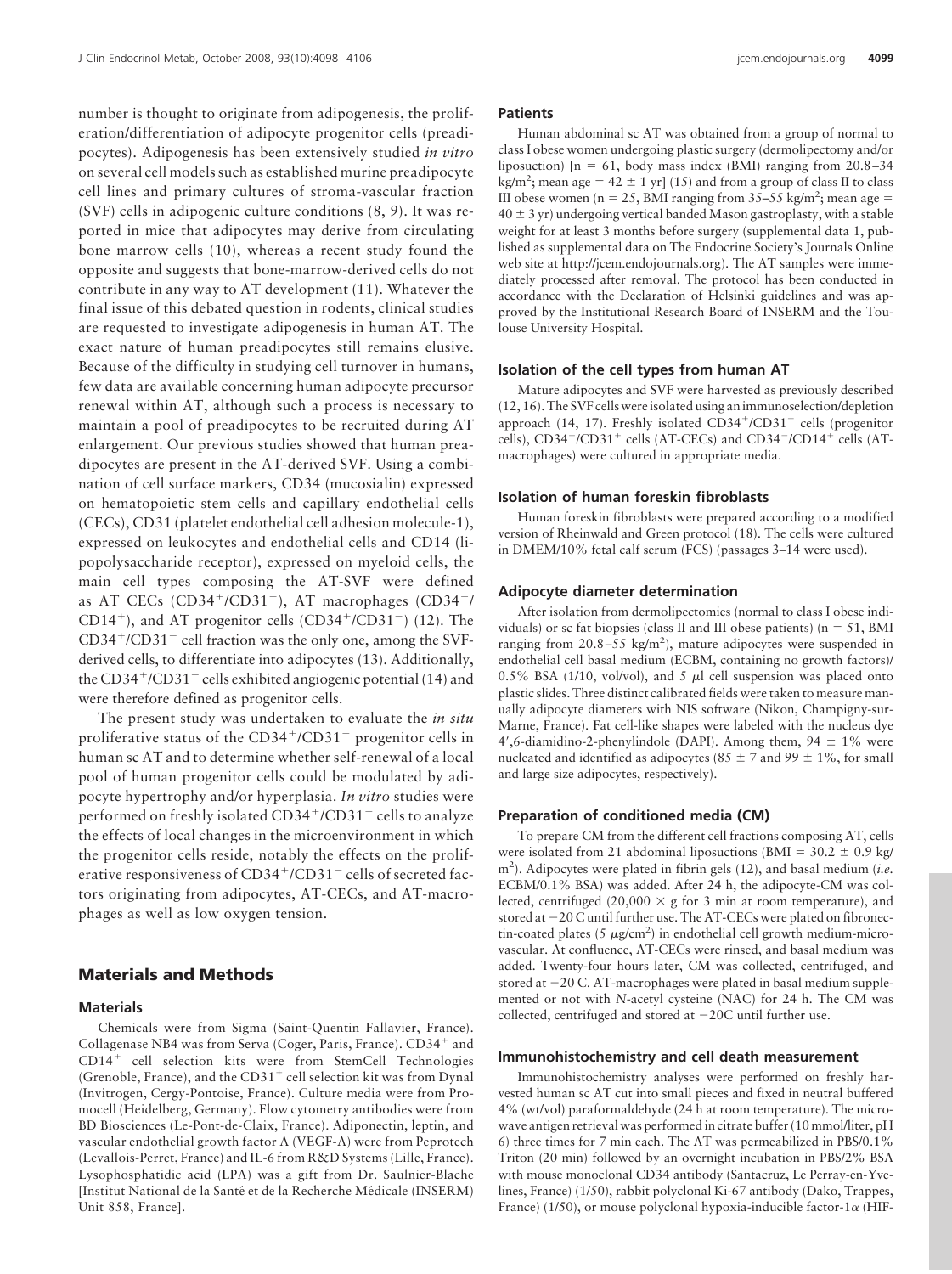$1\alpha$ ) antibody (R&D Systems) (1/20). AT was then incubated for 1 h with the corresponding fluorescent-labeled second antibodies (goat antimouse or goat antirabbit coupled to AlexaFluor 488 or 546) (Invitrogen) (1/200). Cell death was evaluated by terminal deoxynucleotidyl transferase-mediated dUTP nick-end-labeling (TUNEL) assays according to the manufacturer's instructions (Roche, Meylan, France). Briefly, after fixation and permeabilization (PBS/0.5% Triton/0.1% sodium citrate for 20 min at room temperature) AT pieces were incubated in the dark with the TUNEL reaction mixture or with the control solution (for negative controls) for 1 h at 37 C in a humidified atmosphere. Nuclei were



**FIG. 1.** Evolution of adipocyte size and number with the growth of human sc AT. A, Adipocytes from human sc AT of lean/overweight (BMI <30 kg/m<sup>2</sup>;  $n = 23$ ; *white bars*) and obese (BMI  $\geq$ 30 kg/m<sup>2</sup>;  $n =$ 28; *black bars*) patients were isolated for counting and diameter determination. Results are expressed as frequency and presented in log10 scale. B and C, Correlations between the percentage of small (diameter  $<$  60  $\mu$ m,  $\circ$  and  $\bullet$ ) and large (diameter >100  $\mu$ m,  $\Box$  and  $\blacksquare$ ) adipocytes according to the BMI in lean/overweight patients (B, *white symbols*; \*\*\*,  $P < 0.01$ , Spearman r =  $-0.55$ , n = 23; and \*\*\*,  $P <$ 0.001, Spearman r = 0.62, n = 23, respectively) and in obese patients (C, *black symbols*; \*, P < 0.05, Spearman  $r = -0.40$ ,  $n = 28$ ; and  $P =$  nonsignificant, Spearman  $r = -0.23$ ,  $n = 28$ , respectively).

stained with Hoescht 33258 (Invitrogen). After washes, AT pieces were mounted between two slides, and positive TUNEL cells (green nuclei) were determined under fluorescent microscope analyses (Nikon) on three fields for each AT sample.

### **Cell proliferation assay**

The CD34<sup>+</sup>/CD31<sup>-</sup> progenitor cells (or foreskin-derived fibroblasts)  $(n = 14; BMI = 28.5 \pm 1.6 \text{ kg/m}^2)$  were plated at a density of  $1.10^4$ cells/cm2 in ECBM/10% FCS. After 24 h, cells were rinsed and treated with ECBM/0.1% BSA (control), 5% FCS (positive control), adipocyte-,

> CECs-, or macrophage-CM in normoxia or with ECBM/0.1% BSA in hypoxia chamber (1%  $O_2$ ; Sanyo, Avon, France). Progenitor cells were also treated with adiponectin (1, 10, and 100 ng/ml), IL-6 (1, 10, and 100 ng/ml), leptin (1, 10, and 50 ng/ml), LPA (0.1, 1, and 10 μmol/l), or VEGF-A (0.1, 1 and 10 ng/ml). After 48 h, bromo-2-deoxyuridine (BrdU) was added to the medium (20  $\mu$ l at 100  $\mu$ mol/liter) for 6 h. The cell proliferation index was evaluated according to the manufacturer's instructions (Roche).

### **Flow cytometry analysis**

AT-fixed SVF (CellFix; BD Bioscience; vol/ vol, 4 C, 30 min) were permeabilized (20 h at  $-20C$  in 70% ethanol). At least  $1 \times 10^5$  cells in PBS/0.5% BSA/2 mmol/liter EDTA were incubated with fluorescein isothiocyanate (FITC) conjugated Ki-67 antibody, peridinin chlorophyll protein (PerCP)-conjugated CD34 antibody and phycoerythrin (PE)-conjugated CD14 antibody or the respective isotype controls. The labeled cells were analyzed by multiparameter flow cytometry using a FACSCalibur flow cytometer and the CellQuest Pro software (BD Bioscience).

#### **RNA isolation and real-time PCR**

Total RNA was extracted from CD34+/ CD31<sup>-</sup> cells or human foreskin fibroblasts using the RNeasy kit (QIAGEN, Courtaboeuf, France) and the RNA concentrations determined using a fluorometric assay (Ribogreen; Invitrogen). RNA  $(0.5 \mu g)$  was reverse-transcribed using the Superscript II (Invitrogen) (Random Hexamers and dNTPs were from Invitrogen). Reverse transcription was also carried out without the superscript enzyme on RNAsamples. Primers for the adiponectin receptors (Adipo R1, Adipo R2), the leptin receptor, the VEGF receptors (VEGF-R1, VEGF-R2, and VEGF-R3), the IL-6 receptor, and HIF-1 $\alpha$  were provided by Applied Biosystems (Courtaboeuf, France) (assay on demand: hs00360422\_m1, hs00226105\_m1, hs00174497\_m1, hs00176573\_ m1, hs00176676\_m1, hs00176607\_m1, hs00169842\_m1, and hs00153153\_m1, respectively). The primers for the LPA receptor (LPA1R) were forward, 5'-TGGGCCATTTTCAACTT-GGT-3', and reverse, 5'-TCTGGCGAACATAGC-CAAAGA-3'. The amplification reaction was carried out on 15 ng of cDNA samples in 96-well plates (Applied Biosystems) in a GeneAmp 7000 sequence detection system. The PCR mixture contained either 5  $\mu$ l TaqMan primers (5× prediluted in water) or 900 nmol/liter for LPA1R and 10  $\mu$ l 2 $\times$  TaqMan PCR Master Mix or 10  $\mu$ l 2× SybrGreen PCR Master Mix (Applied Biosystems). All reactions were performed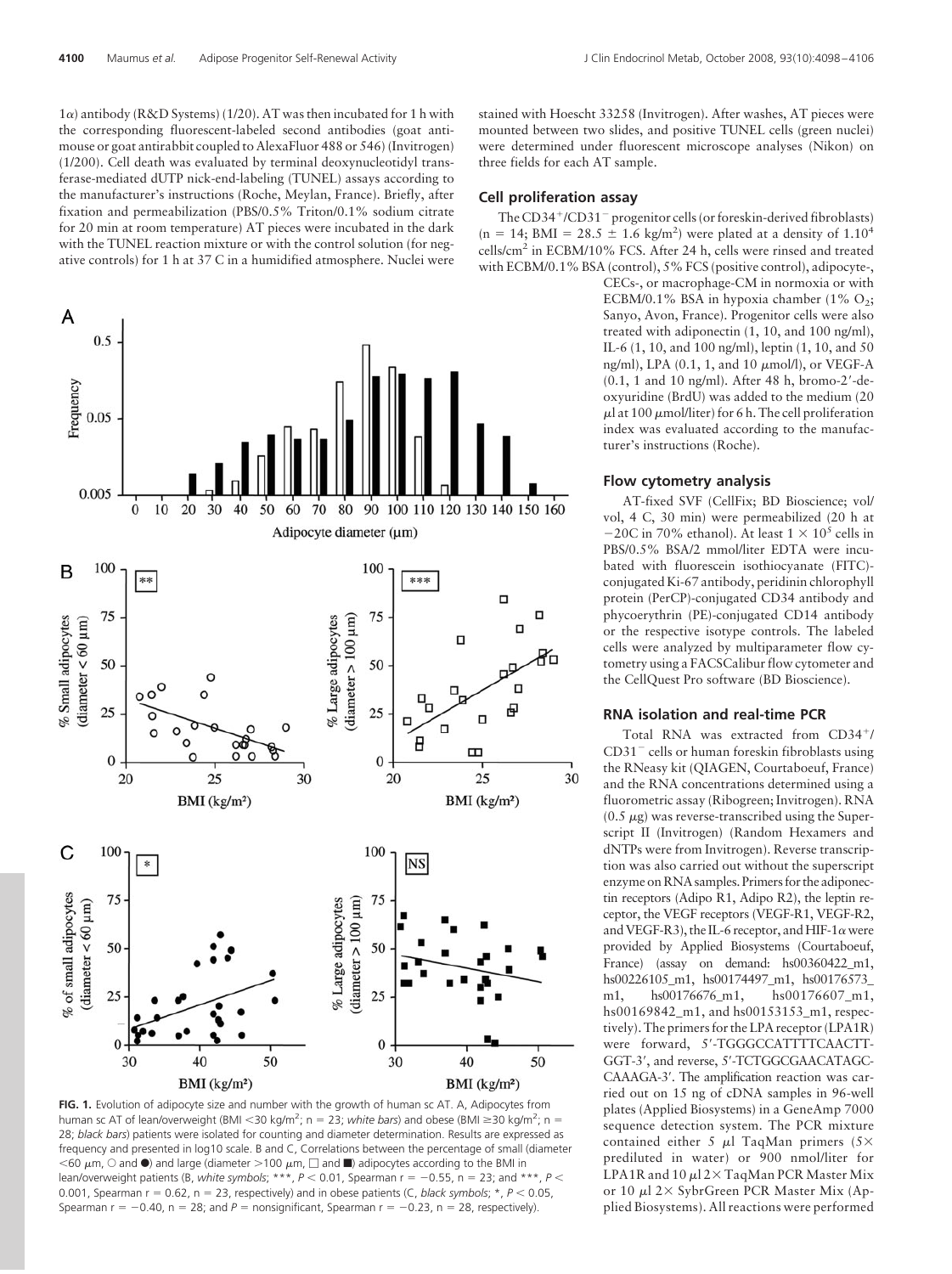under the same conditions: 50 C for 2 min, 95 C for 10 min, followed by 40 cycles of 95 C for 15 sec and 60 C for 1 min. The results were analyzed with the GeneAmp 7500 software, and all the values were normalized to 18S rRNA levels.

### **Statistical analysis**

The statistical analysis was performed with GraphPad Software (San Diego, CA). Correlations were analyzed with a Spearman test. Values are given as mean  $\pm$  SEM of (n) separate experiments. The comparisons between different groups were analyzed by one-way ANOVA followed by Dunnett *post hoc* test or with a Student's *t* test for two groups. Differences were considered significant when  $P < 0.05$ .

# **Results**

# **Changes in adipocyte size distribution with the growth of human sc AT**

Fat cell size distribution was determined in AT from lean to overweight patients  $(20 < BMI < 30 kg/m^2; n = 23)$  and was compared with the obese patients (BMI  $\geq$  30 kg/m<sup>2</sup>; n = 28). As shown in Fig. 1A, the most representative population of adipocytes, with a mean diameter of 90  $\mu$ m in lean/overweight AT, shifted to 100–120  $\mu$ m in obese AT. Moreover, the frequency of very small adipocytes (diameter  $20-40 \mu m$ ) increased from 0.015 in lean/overweight AT to 0.045 in obese AT. To further analyze the influence of the degree of adiposity on adipocyte size, adipocytes were classified according to their diameter (*i.e.* large with a diameter more than 100  $\mu$ m and small with a diameter less than 60  $\mu$ m), and their percentage within the whole adipocyte population was determined. As shown in Fig. 1B, increased adiposity in lean to overweight patients was negatively correlated with the percentage of small adipocytes but positively with that of large adipocytes. The further increase in fat mass seen in obese patients was characterized by stabilization or a statistically nonsignificant decrease in the percentage of large adipocytes together with an increase in the percentage of smaller adipocytes (Fig. 1C).

### **Changes in cell death with the growth of human sc AT**

Cell death in human sc AT was assessed by TUNEL in lean/ overweight ( $n = 9$ ) and in obese patients ( $n = 9$ ). As shown in Fig. 2A, occasional TUNEL-positive cells were observed in lean/overweight AT (mean value of  $5 \pm 2\%$  of the total nuclei), whereas a clear increase was seen in obese AT (Fig. 2B) (mean value of  $20 \pm 6\%$  of total nuclei, *P* < 0.05; Fig. 2C).

# **Changes in the proliferation rate of the CD34/CD31 progenitor cells with the growth of human sc AT**

The expression of the Ki-67 protein that is expressed during all active phases of the cell cycle  $(G_1, S, G_2,$  and mitosis) but absent from resting cells  $(G_0)$  was studied in the sc AT of lean/ overweight and obese patients. As shown in a representative histological assay (Fig. 3A), immunohistochemistry revealed the presence of cells positive for CD34 in the stromal compartment surrounding mature adipocytes and defined as progenitor cells. Among the progenitor cells, Ki-67-positive cells were identified (Fig. 3A). To quantify the number of proliferative progenitor



**FIG. 2.** Effect of human sc AT growth on cell death. A and B, Representative photomicrographs of TUNEL staining (*green*) and nuclei (*blue*) in fixed and permeabilized human sc AT of lean/overweight patients (BMI <30 kg/m<sup>2</sup>) (A) and obese patients (BMI  $\geq$ 30 kg/m<sup>2</sup>) (B) (original magnification,  $\times$ 200); C, mean values of TUNEL-positive cells expressed as percentage of the total cell number in nine lean/ overweight patients and nine obese patients determined on three independent microscopic fields for each adipose tissue sample. \*,  $P < 0.05$ , lean/overweight *vs.* obese.

cells, flow cytometry analyses were performed on the SVF from the sc AT of lean to obese patients using the peridinin chlorophyll protein (PerCP)-conjugated CD34 antibody together with the fluorescein isothiocyanate-conjugated Ki-67 antibody. The per-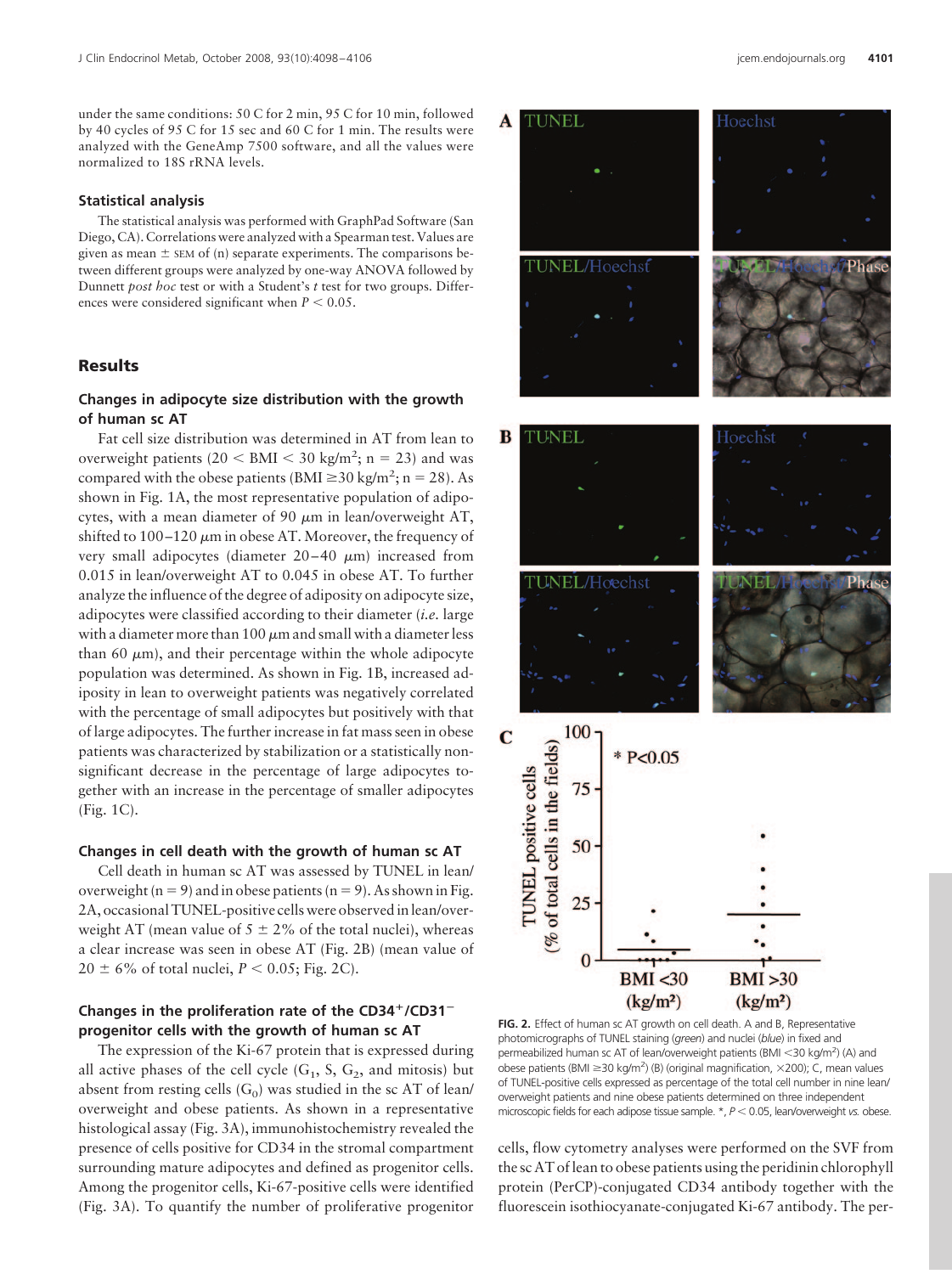

FIG. 3. Effect of human sc AT growth on the expression of Ki-67 in AT-progenitor cells. A, Representative photomicrographs of immunohistochemical analyses in fixed and permeabilized human sc AT stained with Ki-67 antibody (*red*), CD34-antibody (*green*), and Hoescht 33258 (original magnification, 200). B, Two-color flow cytometry analyses were performed on freshly harvested SVF using fluorescent-labeled antibodies directed against CD34 and Ki-67. The percentage of CD34<sup>+</sup>/Ki-67<sup>+</sup> cells within the CD34<sup>+</sup> cell population according to BMI is shown in lean/overweight patients (BMI <30 kg/m<sup>2</sup>,  $\triangle; P =$  nonsignificant; Spearman r = 0.008; n = 26) and in obese patients (BMI  $\geq$ 30 kg/m<sup>2</sup>,  $\blacktriangle$ ;  $\star$ ,  $P$  < 0.05; Spearman r = 0.34; n = 29).

centage of progenitor cells positive for Ki-67 remained constant with increasing BMI in the SVF of lean/overweight patients (Fig.  $3B$ ; n = 26). Interestingly, positive Ki-67 progenitor cell percentage was positively correlated with the BMI in obese patients (Fig.  $3B; n = 29; P < 0.05$ ). As shown in Fig. 3B, large inter-obese individual differences exist; one cannot rule out that they might be the consequence of each patient's weight history (weight cycling, pregnancy, and number of diet restriction periods). Even though the present work was not designed as a follow-up study, prebariatric data such as obesity duration and waist circumference were retrieved from 16 class II to class III obese patients of a group of 25 (supplemental data 1). Obesity duration was not correlated with the BMI or with the percentage of progenitor cells positive for Ki-67 (not shown). Finally, the age of the patients included in the present work was not correlated to the percentage of progenitor cells positive for Ki-67 (not shown).

# **Local control of CD34/CD31**- **progenitor cell proliferation by adipokines**

Freshly harvested AT progenitor cells were treated for 48 h with CM originating from mature adipocytes, AT-CECs, and AT-macrophages. Their proliferation was determined by BrdU incorporation assays as well as by nuclei counting after Hoescht staining. As shown in Fig. 4A, CM originating from mature adipocytes and from AT-CECs increased the proliferation of the AT progenitor cells as shown by the enhanced BrdU incorporation (Fig. 4A) and nuclei number (data not shown). The stimulatory effects of the adipocyte- and CECderived CM on the progenitor cell proliferation was cell type specific because they did not affect the proliferation activity of human foreskin-derived fibroblasts treated under the same conditions (Fig. 4B). Finally, the growth responsiveness of the AT progenitor cells to adipokines known to be derived from adipocytes and CECs and whose production is known to be related to fat mass growth, such as leptin, adiponectin, LPA, IL-6, and VEGF-A, was studied. First, the expression of their corresponding receptors in the AT progenitor cells was determined by real-time PCR analysis and compared with the one of human foreskin-derived fibroblasts. As described in Table 1, the AT progenitor cells specifically expressed the mRNA transcripts encoding for the receptor for leptin (LEPR), adiponectin (Adipo R1 and R2), LPA, IL-6, the VEGF-R2 for the VEGF-A receptor as well as VEGF-R1 and -R3. Leptin triggered a concentration-dependent increase in BrdU incorporation (Fig. 4C) whereas adiponectin was without effect (data not shown). In parallel, VEGF-A, LPA, and IL-6 increased the proliferation of the

progenitor cells (Fig. 4D).

AT macrophage-derived CM led to a reduction in the proliferation rate of the progenitor cells (Fig. 5). To investigate whether reactive oxygen species could be responsible for the antiproliferative effect of macrophage-CM, an antioxidant, NAC, was also added. As shown in Fig. 5, the presence of NAC abolished the antiproliferative effect of macrophage-CM.

# **Local control of progenitor cell proliferation by oxygen tension**

The potential presence of a hypoxic area within human sc AT was investigated by immunohistochemistry. As shown in Fig. 6A, the hypoxia-sensitive transcription factor HIF-1 $\alpha$ could be identified in human sc AT. Moreover, the expression of HIF-1 $\alpha$  was determined by real-time PCR analysis in the progenitor cells isolated from sc AT from patients with increasing BMI. As shown in Fig. 6B, the expression of HIF-1 $\alpha$ in CD34<sup>+</sup>/CD31<sup>-</sup> progenitor cells was positively correlated with the BMI of the patients. Finally, the proliferation rate of the CD34<sup>+</sup>/CD31<sup>-</sup> progenitor cells was studied using BrdU incorporation assays under 20 and  $1\%$  O<sub>2</sub> in a hypoxia chamber for 48 h. As shown in Fig. 6C, hypoxia increased the BrdU incorporation by the CD34<sup>+</sup>/CD31<sup>-</sup> progenitor cells  $(1.7 \pm 0.3\text{-}$  fold compared with normoxic conditions; n = 6;  $P < 0.05$ ).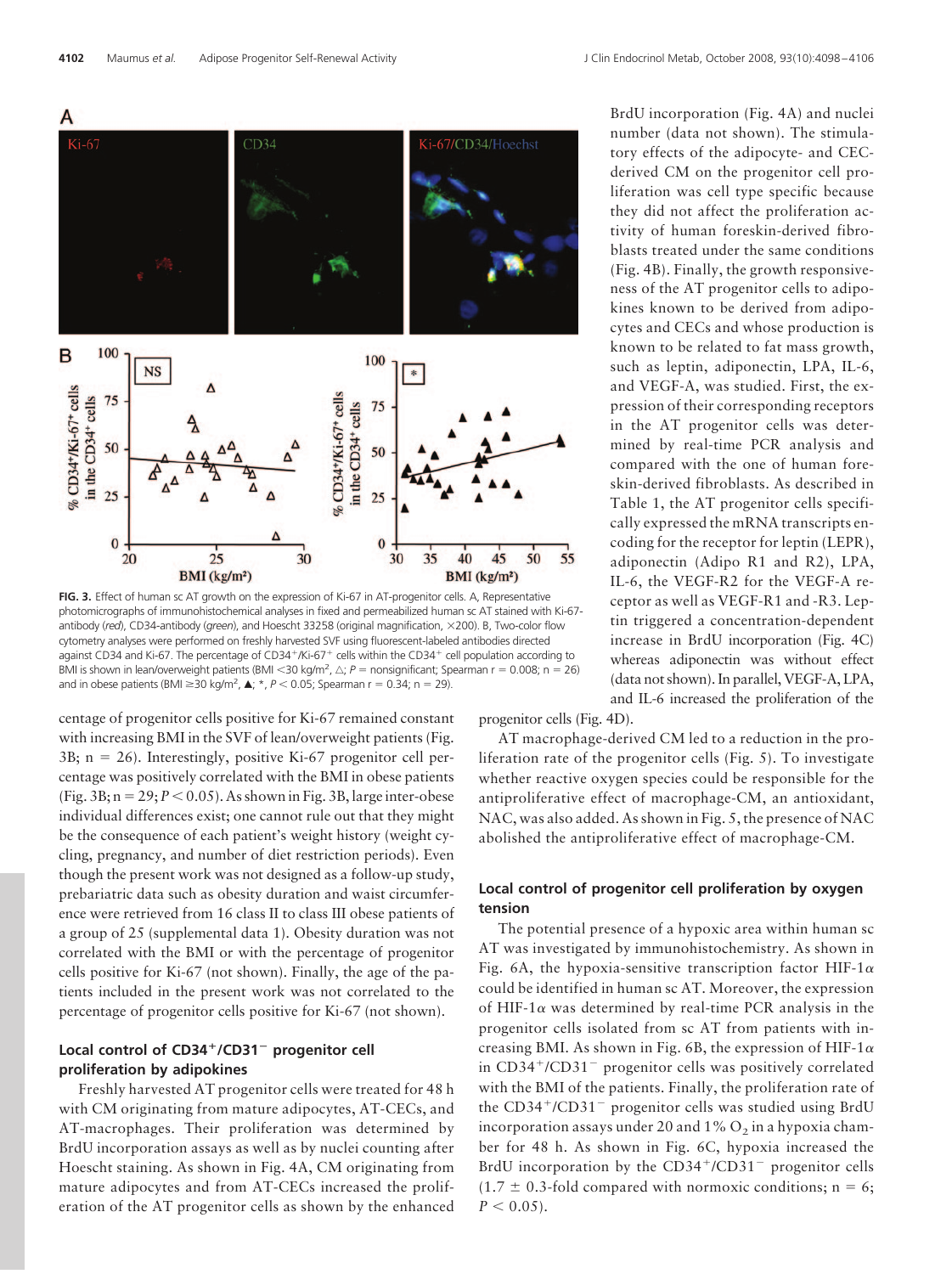

FIG. 4. Effects of adipokines on CD34<sup>+</sup>/CD31<sup>-</sup> progenitor cell proliferation. The effects of CM from adipocytes and CECs were evaluated on the proliferation of CD34+/CD31<sup>-</sup> progenitor cells (A) and compared with human foreskin-derived fibroblasts (B). Concentration response curves of leptin (C) and maximal concentration effects of LPA, IL-6, and VEGF-A (D) on the proliferation of the CD34+/CD31 progenitor cells are presented. Proliferation was evaluated by BrdU incorporation assays. Results are expressed as the percentage of control (basal medium) and are presented as means  $\pm$  sEM from eight to 10 separate experiments. \*,  $P < 0.05$ ; \*\*,  $P < 0.01$ .

# **Discussion**

The present study demonstrates that human AT progenitor cells characterized by the expression of the mucosialin CD34 and the

**TABLE 1.** mRNA receptor expression of adipokines receptors by freshly harvested CD34<sup>+</sup>/CD31<sup>-</sup> progenitor cells and human foreskin fibroblasts

| Receptor | mRNA expression (AU)<br>in $CD34^+/CD31^-$<br>progenitor cells | mRNA expression (AU)<br>in human foreskin<br>fibroblasts |
|----------|----------------------------------------------------------------|----------------------------------------------------------|
| LEPR     | $1.17 \pm 0.34$                                                | $ND^a$                                                   |
| Adipo R1 | $0.84 \pm 0.24$                                                | $0.05 \pm 0.04$ <sup>a</sup>                             |
| Adipo R2 | $0.48 \pm 0.14$                                                | $ND^a$                                                   |
| LPA R    | $2.03 \pm 0.62$                                                | $0.60 \pm 0.11$ <sup>a</sup>                             |
| $IL-6R$  | $1.15 \pm 0.42$                                                | <b>ND</b>                                                |
| VEGF-R1  | $0.07 \pm 0.04$                                                | <b>ND</b>                                                |
| VEGF-R2  | $0.42 \pm 0.31$                                                | <b>ND</b>                                                |
| VEGF-R3  | $0.05 \pm 0.03$                                                | <b>ND</b>                                                |

The mRNA expression of the receptors was determined in CD34+/CD31 progenitor cells and human foreskin fibroblasts. Total RNAs were extracted from cells and reverse transcribed, and real-time RT-PCR analysis was performed using specific cDNA primers. The results obtained were normalized to the levels of 18S rRNA and expressed in arbitrary unit (AU). The presented data are mean  $\pm$  sEM for four to eight independent experiments. ND, Not detectable.

*<sup>a</sup> P* 0.05 progenitor cells *vs.* fibroblasts.

lack of platelet endothelial cell adhesion molecule-1 (CD31) exhibit *in situ* expression of markers of proliferative activity, the proportion of which increases in obese patients. Moreover, *in vitro* assays showed that the growth of AT progenitor cells is modulated by the AT microenvironment and more particularly by soluble factors originating from adjacent cells (adipocytes, AT-CECs, and AT-macrophages) and by hypoxia.

The enlargement of the human fat mass is associated with two major cell changes in adipocytes: size enlargement and increased number (3). In the present study covering a BMI range from  $20-55$  kg/m<sup>2</sup>, the progressive development of adipocyte hypertrophy was characterized by the concomitant increase in large adipocytes and reduction in small adipocytes in lean to overweight patients. Such a phenomenon may be explained by an increase in lipogenic activity due to positive energy balance leading to higher BMI. Further increases in the degree of adiposity in obese patients were associated with the gradual replenishment of a pool of small adipocytes, whereas the fraction of large adipocytes remained constant or tended to decrease. This observation fits with previous reports showing that hyperplasia follows hypertrophy in patients during fat mass increment (1, 3). Moreover, and in accordance with Spalding *et al.* (6), cell death in human AT was found. Altogether,

the present results suggest that cell death occurring in AT might be, in addition to adipocyte hypertrophy and hyperplasia, a contributor to the remodeling events that take place in the growing fat mass. The appearance of small adipocytes in the AT of obese patients was more likely related to the formation of new adipo-



FIG. 5. Effects of macrophage-secreted factors on CD34<sup>+</sup>/CD31<sup>-</sup> progenitor cell proliferation.  $CD34^+$ /CD31<sup>-</sup> progenitor cells were treated for 48 h with macrophage (M $\phi$ )-CM, in the presence or absence of the antioxidant NAC (0.5 mmol/liter). Proliferation was evaluated by BrdU incorporation assays. Results are expressed as the percentage of control (basal medium) and are presented as means  $\pm$  sem from five to seven separate experiments.  $*$ ,  $P < 0.05$ .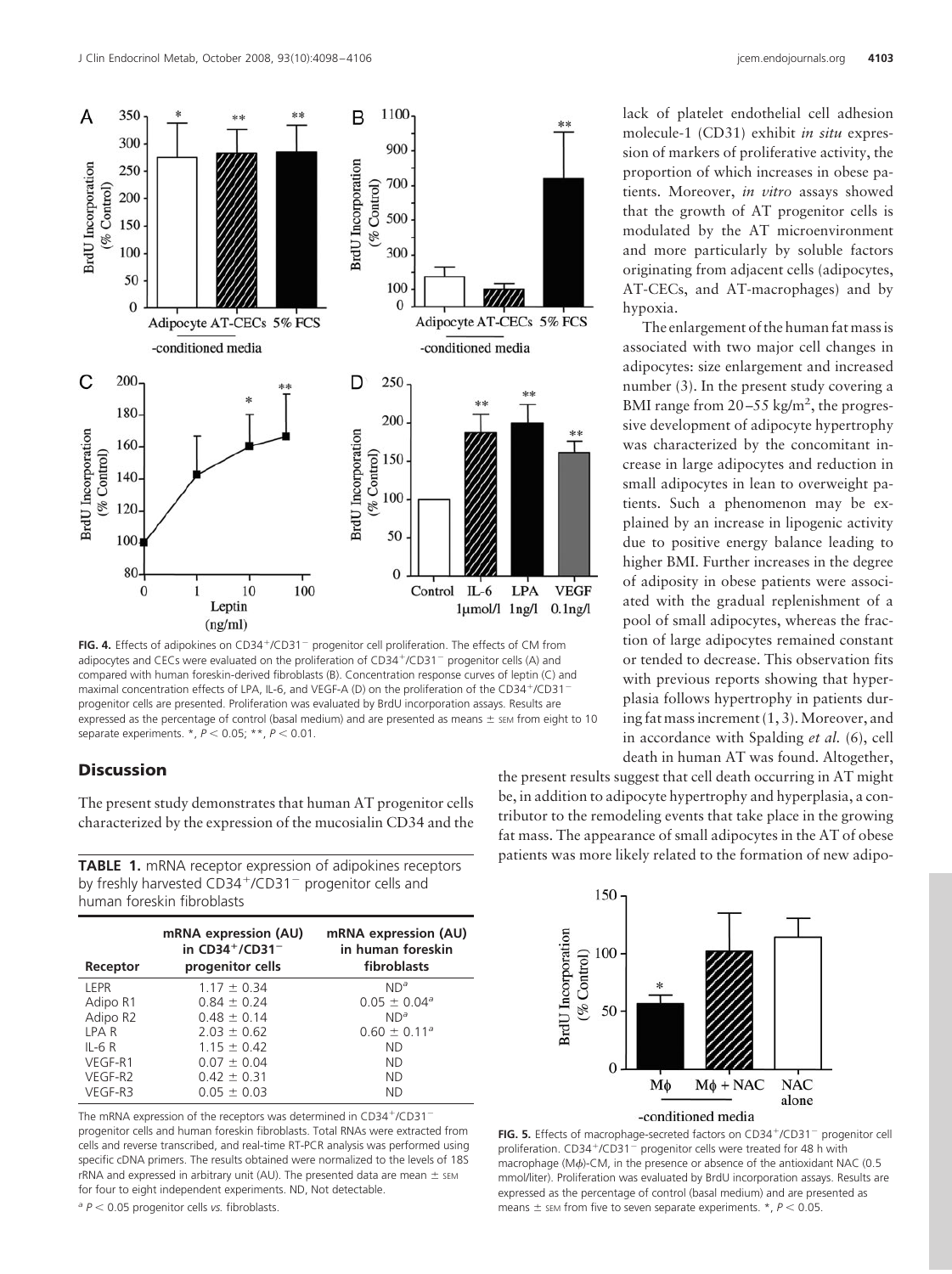

FIG. 6. Control of progenitor cell proliferation by low oxygen tension. A, Representative photomicrographs of immunohistochemical analyses of fixed and permeabilized human sc AT stained with HIF-1 $\alpha$  antibody (*green*) and Hoescht 33258 (original magnification,  $\times$ 200); B, correlation between HIF-1 a mRNA levels in freshly harvested progenitor cells according to BMI ( $P < 0.05$ ; Spearman r = 0.36; n = 27); C, CD34<sup>+</sup>/  $CD31<sup>-</sup>$  progenitor cells were incubated for 48 h in basal medium in normoxia (20% O<sub>2</sub>) (control) or in hypoxia (1% O<sub>2</sub>). Proliferation was evaluated by BrdU incorporation assays. Results are expressed as a percentage of control (basal medium) and are presented as mean  $\pm$  sEM from six separate experiments.  $*$ ,  $P < 0.05$ .

cytes rather than an increased lipolysis because the proportion of hypertrophic adipocytes was not statistically altered. The formation of new adipocytes is thought to occur via the differentiation of the preadipocytes. Although several lines of evidence show that human preadipocytes are present in the AT-SVF, the exact nature of this cell population needs to be clearly defined (19).Moreover, whether this cell population is resident within the fat mass and/or originates from the recruitment of bone marrow-derived circulating progenitor cells, as recently suggested in mice (10), remains to be determined, because conflicting results have been recently published (11). The study of Nishimura *et al.* (20) in db/db obese mice has shown that newly formed adipocytes originated from AT stromal cells that had recently undergone cell division. Moreover, postconfluent mitosis and clonal expansion have been described as being required for the final expression of the adipogenic differentiation program in established preadipocyte cell lines (21). Finally, the study of Strawford *et al.* (22) demonstrated, using heavy water labeling, the presence of proliferating cells within the human sc AT. The present study demonstrates stromal cells that coexpress CD34 and the proliferation marker Ki-67 (23, 24). Because our previous reports defined the stromal CD34<sup>+</sup> cells as endothelial and adipocyte progenitor cells (13, 14), this result indicates that human AT contains proliferating progenitor cells located in the

stromal fraction. Moreover, although a basal level of proliferative cells in lean/overweight patients with large interindividual differences was observed, adipocyte hyperplasia in obese patients was associated with an increase in the proportion of progenitor cells expressing the proliferative marker. Even though a potential effect of weight cycling on the control of progenitor cell proliferation cannot be ruled out, our results are in agreement with the study of Neese *et al.* (25) showing, by the use of heavy water labeling, an increased proliferation rate within the AT of obese *vs.* lean mice. In addition, obesity duration correlated neither with the percentage of progenitor cells expressing Ki-67 molecular marker of proliferation nor with the age of the class II to class III obese patients. Our results are in agreement with the study of Spalding *et al.* (6) because they propose, on one hand, that adipocyte number stays constant during adulthood, the number of which is the balance between adipocyte death and generation, and, on the other hand, that adipocyte cell number in adult obese subjects is not caused by a prolonged expansion period in adulthood. Whether proliferation could be considered as an index of progenitor cell entry into adipogenesis and/or a mechanism to replenish the local pool of immature progenitor cells of the expanding AT remains to be determined. The observation that the in-

creased progenitor cell proliferation was associated with adipocyte hypertrophy suggests that hypertrophied adipocytes could control the growth of AT-derived progenitor cells. Changes in the production of adipokines such as leptin, IL-6, and LPA, described as being increased with the adipocyte size  $(26, 27)$ , may be key players in such a process. In addition, hypoxia, recently reported to occur in the AT of obese mice (28), might also be considered as a consequence of an increased adipocyte diameter (29, 30). To note, there is no direct evidence of hypoxia in human AT. Freshly harvested AT progenitor cells expressed receptors for leptin, IL-6, and LPA and thus could be targets for such factors released in their neighborhood. Moreover, immunohistochemistry showed stromal cells positive for HIF-1 $\alpha$  within AT, the expression of which was positively correlated with BMI. HIF-1 $\alpha$  expression has been described to be increased in the entire AT of obese *vs.* lean subjects (31). To note, in addition to its major role in low oxygen sensing, studies performed on various preadipocyte models showed an increased expression of HIF-1 $\alpha$  during adipogenesis and under normoxic culture conditions (32–34). Moreover, the pharmacological inhibition of HIF-1 $\alpha$  activity led to the abrogation of adipocyte formation (34), strongly suggesting that HIF-1 $\alpha$  could control adipogenesis. Thus, it is tempting to speculate that the HIF-1 $\alpha$  transcript level increase with BMI in the progenitor cells might be related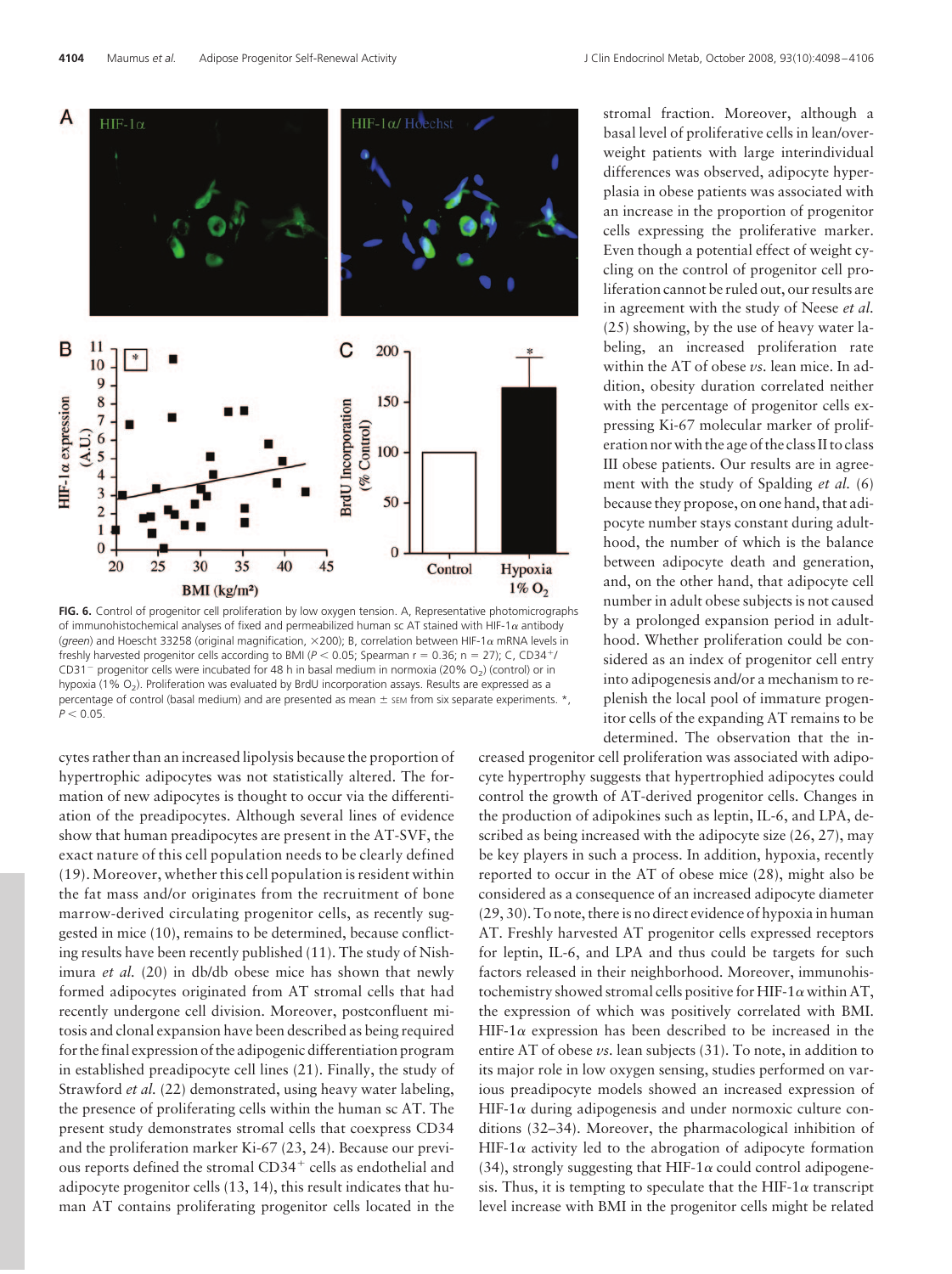to adipogenic events. CM originating from mature adipocytes, as well as leptin, IL-6, and LPA, stimulated the AT progenitor cell proliferation. Such an effect of leptin, IL-6, and LPA has already been described in established rodent preadipocyte cell lines or primary cultures of AT-derived SVF (35, 36). In addition, hypoxic culture conditions and CM from AT-CECs as well as the proangiogenic and hypoxia-regulated VEGF enhanced the growth of progenitor cells, suggesting that in addition to the direct effects of adipokines and hypoxia, the proliferation of the AT progenitor cells might be modulated by indirect effects through endothelial-derived hypoxia-sensitive factors. Such an observation is in agreement with Hutley *et al.* showing that factors secreted by human AT-derived endothelial cells promoted the human preadipocytes' proliferation (37). AT progenitor cells are considered to be mesenchymal stem cells (38). Interestingly recent investigations suggest that oxygen tension affects the physiology of mesenchymal stem cells including growth and *in vitro* development (39). Finally, the effects of macrophage-derived secretions were also studied. Macrophage accumulation within AT is associated with fat mass enlargement (12). Histological analyses have shown that macrophages localize to crownlike structures at sites of adipocyte death, the frequency of which is positively correlated with adipocyte size or inflammation (40, 41). In the same way, we found enhanced cell death in the AT from obese patients using the TUNEL method. Conflicting results were recently published by Spalding *et al.* (6) reporting no adipocyte death rate increase in obese patients, which might be explained by the use of a different approach. It is anyway tempting to speculate that adipocyte hypertrophy may be a triggering signal for macrophage accumulation. In the present study, macrophage-CM reduced the proliferation rate of the AT progenitor cells. This effect was suppressed in the presence of the antioxidant NAC, suggesting that reactive oxygen species produced by AT macrophages are able to inhibit the AT progenitor growth. Such an antiproliferative effect mediated by oxidative stress has been reported in the 3T3-L1 preadipocyte cell line (42).

Taken together, the present results demonstrate that human AT progenitor cells*in situ* exhibit a proliferative potential that is modulated by fat mass enlargement. The microenvironment in which the AT progenitor cells reside plays a key role in the regulation of the progenitor growth via the balance between proliferative signals originating from paracrine soluble factors released by the cellular partners of the AT-progenitor cells, adipocytes, endothelial cells, and oxygen tension. The antiproliferative reactive oxygen species derived from macrophages also contribute to the control of these progenitor cells. Adipocyte hypertrophy and/or death might also trigger the initial signals leading to increased AT-progenitor cell proliferation. Such an hypothesis is in agreement with the early observations of Hirsch and Batchelor (1) showing that new adipocyte formation occurs in AT once mature adipocytes have reached a critical size. Considering recent results in rodents demonstrating that blood-bone contribution to adipogenesis does not happen with detectable frequency, the study of fat cell progenitor proliferation/differentiation determinants *in vivo* remains a challenge.

### **Acknowledgments**

We acknowledge Dr. Chiotasso and Dr. Bénarous for their help in obtaining AT samples and Dr. Chavanas for the human foreskin fibroblasts.

Address all correspondence and requests for reprints to: Sengenès Coralie, Equipe 1/INSERM U858, Hôpital Rangueil Bat L4, BP 84225, 31432 Toulouse Cedex 04, France. E-mail: coralie.sengenes@inserm.fr.

This work was supported by INSERM/Midi-Pyrénées Regional Authority, Afero-Roche grant.

Disclosure Statement: The authors have nothing to disclose.

# **References**

- 1. **Hirsch J, Batchelor B** 1976 Adipose tissue cellularity in human obesity. Clin Endocrinol Metab 5:299 –311
- 2. **Hausman DB, DiGirolamoM, Bartness TJ, Hausman GJ,Martin RJ** 2001 The biology of white adipocyte proliferation. Obes Rev 2:239 –254
- 3. **Bjorntorp P** 1974 Size, number and function of adipose tissue cells in human obesity. Horm Metab Res Suppl 4:77– 83
- 4. **Sjostrom L, Bjorntorp P** 1974 Body composition and adipose cellularity in human obesity. Acta Med Scand 195:201–211
- 5. Hirsch J, Fried SK, Edens NK, Leibel RL 1989 The fat cell. Med Clin North Am 73:83–96
- 6. **Spalding KL, Arner E, Westermark PO, Bernard S, Buchholz BA, Bergmann O, Blomqvist L, Hoffstedt J, Naslund E, Britton T, Concha H, Hassan M, Ryden M, Frisen J, Arner P** 2008 Dynamics of fat cell turnover in humans. Nature 453:783–787
- 7. **Butterwith SC**1997Regulators of adipocyte precursor cells. Poult Sci 76:118 –123
- 8. **Gregoire FM, Smas CM, Sul HS** 1998 Understanding adipocyte differentiation. Physiol Rev 78:783– 809
- 9. **Rosen ED, Spiegelman BM** 2000 Molecular regulation of adipogenesis. Annu Rev Cell Dev Biol 16:145–171
- 10. **Crossno Jr JT, Majka SM, Grazia T, Gill RG, Klemm DJ** 2006 Rosiglitazone promotes development of a novel adipocyte population from bone marrowderived circulating progenitor cells. J Clin Invest 116:3220 –3228
- 11. **Koh Y, Kang S, Lee H, Choi TS, Lee H, Cho C, Koh G** 2007 Bone marrowderived circulating progenitor cells fail to transdifferentiate into adipocytes in adult adipose tissues in mice. J Clin Invest 117:3684 –3695
- 12. **Curat CA, Miranville A, Sengenes C, Diehl M, Tonus C, Busse R, Bouloumie A** 2004 From blood monocytes to adipose tissue-resident macrophages: induction of diapedesis by human mature adipocytes. Diabetes 53:1285–1292
- 13. **Sengenes C, Lolmede K, Zakaroff-Girard A, Busse R, Bouloumie A** 2005 Preadipocytes in the human subcutaneous adipose tissue display distinct features from the adult mesenchymal and hematopoietic stem cells. J Cell Physiol  $205:114 - 122$
- 14. **Miranville A, Heeschen C, Sengenes C, Curat CA, Busse R, Bouloumie A** 2004 Improvement of postnatal neovascularization by human adipose tissue-derived stem cells. Circulation 110:349 –355
- 15. **World Health Organization** 2000 Obesity: preventing and managing the global epidemic. Report of WHO consultation. Tech Rep Ser 894. Geneva: World Health Organization; 1–253
- 16. **Hauner H, Entenmann G** 1991 Regional variation of adipose differentiation in cultured stromal-vascular cells from the abdominal and femoral adipose tissue of obese women. Int J Obes 15:121–126
- 17. **Curat CA,Wegner V, Sengenes C,Miranville A, Tonus C, Busse R, Bouloumie A** 2006 Macrophages in human visceral adipose tissue: increased accumulation in obesity and a source of resistin and visfatin. Diabetologia 49:744 –747
- 18. **Rheinwald JG, Green H** 1975 Serial cultivation of strains of human epidermal keratinocytes: the formation of keratinizing colonies from single cells. Cell 6:331–343
- 19. **Gesta S, Tseng YH, Kahn CR** 2007 Developmental origin of fat: tracking obesity to its source. Cell 131:242–256
- 20. **Nishimura S, Manabe I, Nagasaki M, Hosoya Y, Yamashita H, Fujita H, Ohsugi M, Tobe K, Kadowaki T, Nagai R, Sugiura S** 2007 Adipogenesis in obesity requires close interplay between differentiating adipocytes, stromal cells, and blood vessels. Diabetes 56:1517–1526
- 21. **Tang QQ, Otto TC, Lane MD** 2003 Mitotic clonal expansion: a synchronous process required for adipogenesis. Proc Natl Acad Sci USA 100:44 – 49
- 22. **Strawford A, Antelo F, Christiansen M, Hellerstein MK** 2004 Adipose tissue